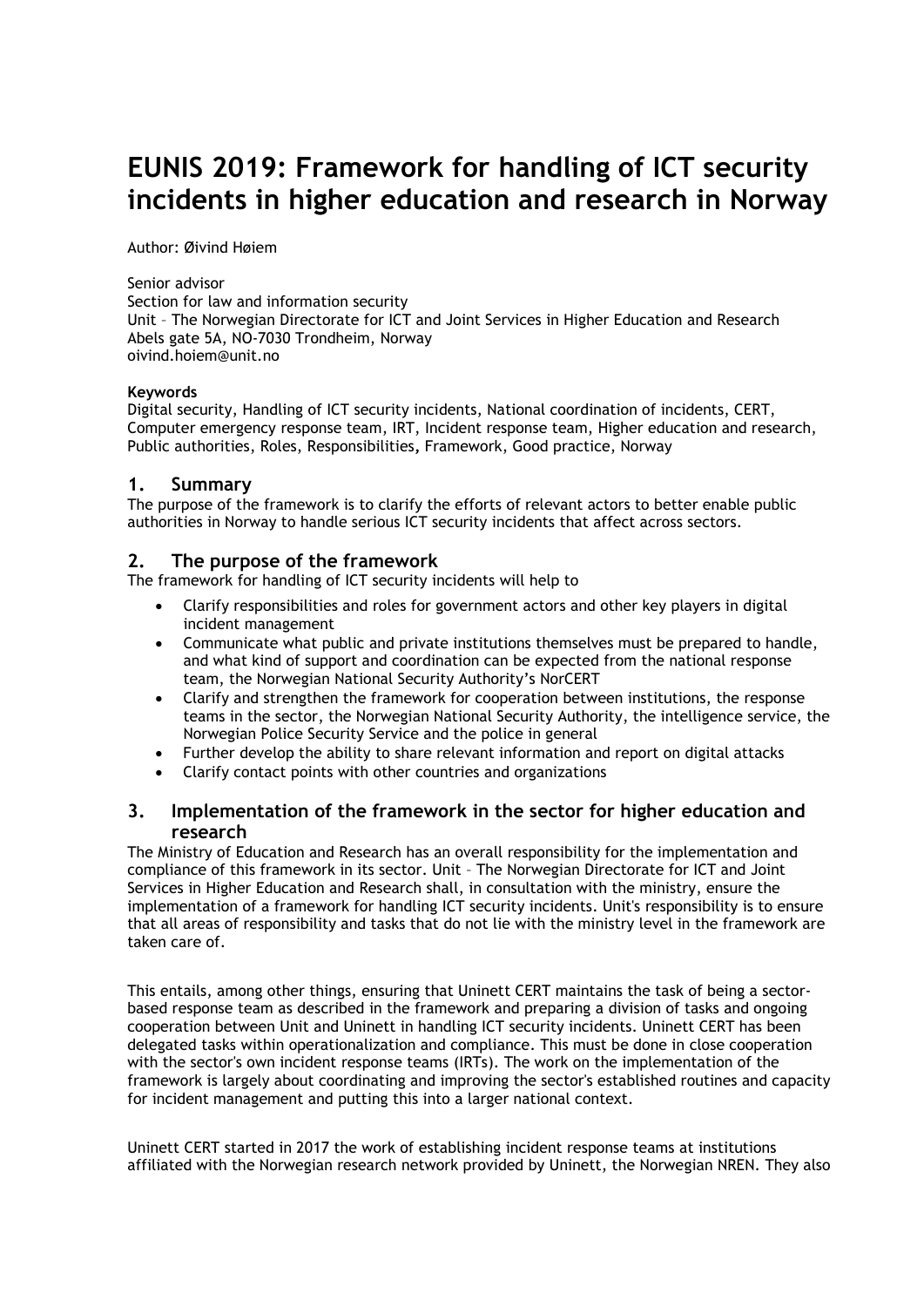provide training for team members. This work will ease the work of establishing the framework in the sector. The framework is mandatory for institutions that are subject to the ministry's department for ownership of universities and university colleges.

The framework consists of four main parts; an actor map, a description of how to handle ICT security incidents, a contact directory and a description of how to classify of ICT security incidents. Figure 1 shows the actor map.



# **4. References**

Norwegian National Security Authority (2018). *Rammeverk for håndtering av IKT-hendelser (NO).* <https://nsm.stat.no/publikasjoner/rad-og-anbefalinger/rammeverk-hendelseshandtering>